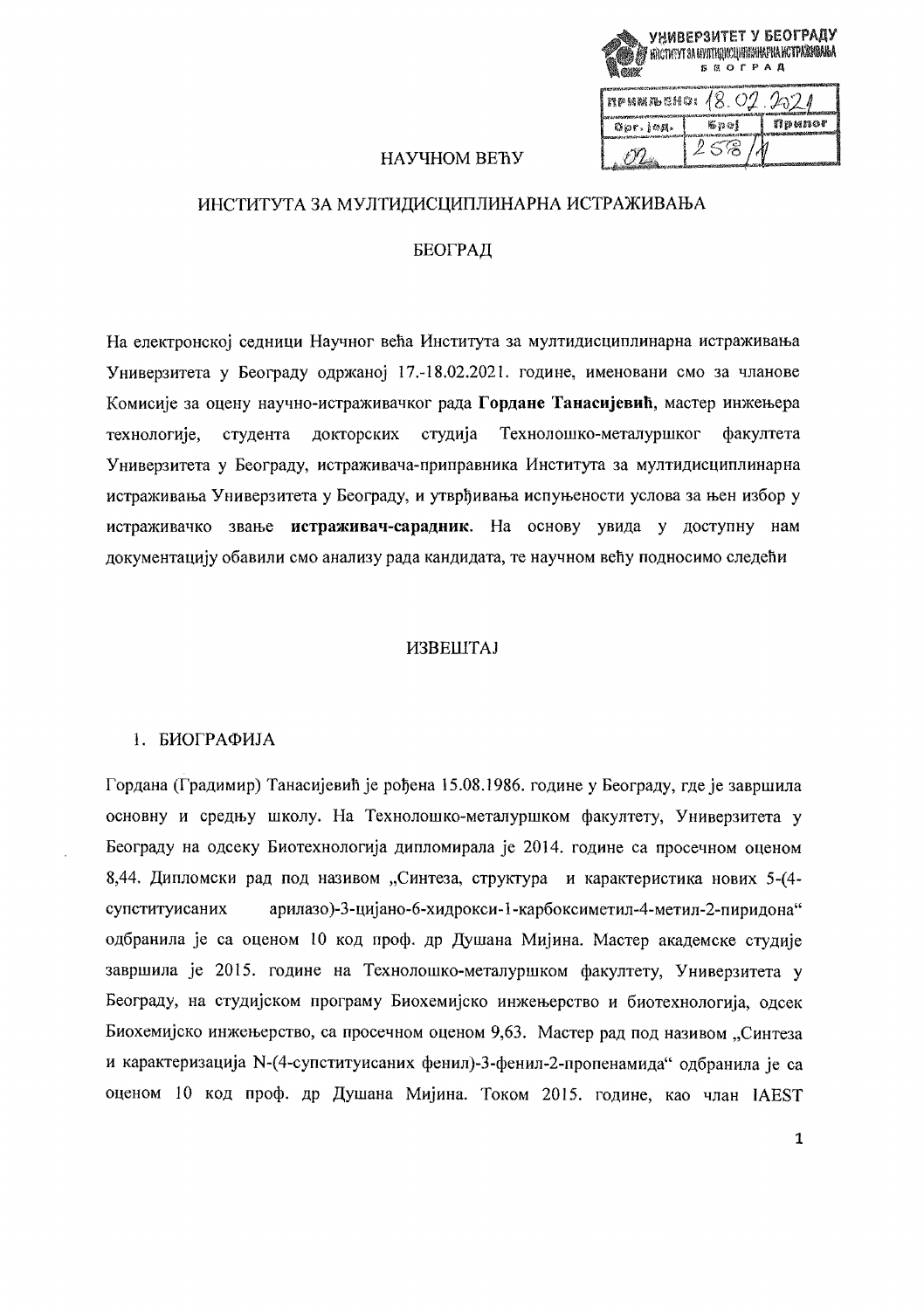организације, Гордана Танасијевић је похађала стручну праксу на Lomonosow Moscow University of Fine Chemical Technology (Русији) у трајању од шест недеља. Једна од задужења била су везана за рад на UV-спектралној анализи. Докторске студије уписала је школске 2015/2016. године на Технолошко-металуршком факултету. Универзитета у Београду, на студијском програму Хемијско инжењерство под менторством проф. др Раде Петровић.

Од априла 2018, године запослена је у Институту за мултилисциплинарна истраживања. Универзитета у Београду, као истраживач приправник под менторством др Мирослава Комљеновића, научног саветника. Од априла 2018. године до краја 2019. године била је ангажована на пројекту ТРЗ4026 "Геополимери-Развој технологије за конверзију индустријског отпада у функционалне метеријале". финансираног стране ОЛ Министарства просвете, науке и технолошког развоја Републике Србије, под руководством др Мирослава Комљеновића. Од маја 2018. године до јула 2020. године била је ангажована на међународном пројекту СПС 985402 (G5402) "Побољшана сигурност кроз безбеднију цементацију опасних отпала", финансираног од стране НАТО програма Наука за мир и безбедност, под руководством др Мирослава Комљеновића. Тренутно је ангажована на пројекту Proof of Concept 5033 "Развој филтера на бази биомасе из микроалги за апсорпцију тешких метала из отпадних вода" финансираног од стране Фонла за иновациону делатност под руководством др Ивана Спасојевића.

Област научно-истраживачког рада Гордане Танасијевић је наука о материјалима, док је ужа област истраживања везана за процесе алкалне активације индустријског отпада (пре свега електрофилтерског пепела термоелектрана и згуре високе пећи), као и употребу алкално активираних материјала у индустрији грађевинских материјала и заштити животне средине (имобилизација токсичних метала). У септембру 2018. године, у оквиру СПС 985402 (G5402), била је на обуци за младе истраживаче на Универзитету у Шефилду у трајању од две недеље. Гордана Танасијевић је пријавила тему за израду докторске дисертације под називом: "Имобилизација цезијума алкално активираним материјалима на бази електрофилтерског пепела термоелектрана и згуре високе пећи" под менторством др Раде Петровић, редовног професора Технолошко-металуршког факултета, Универзитета у Београду, која је прихваћена на елктронској седници Универзитета у Београду 28.01.2021. године.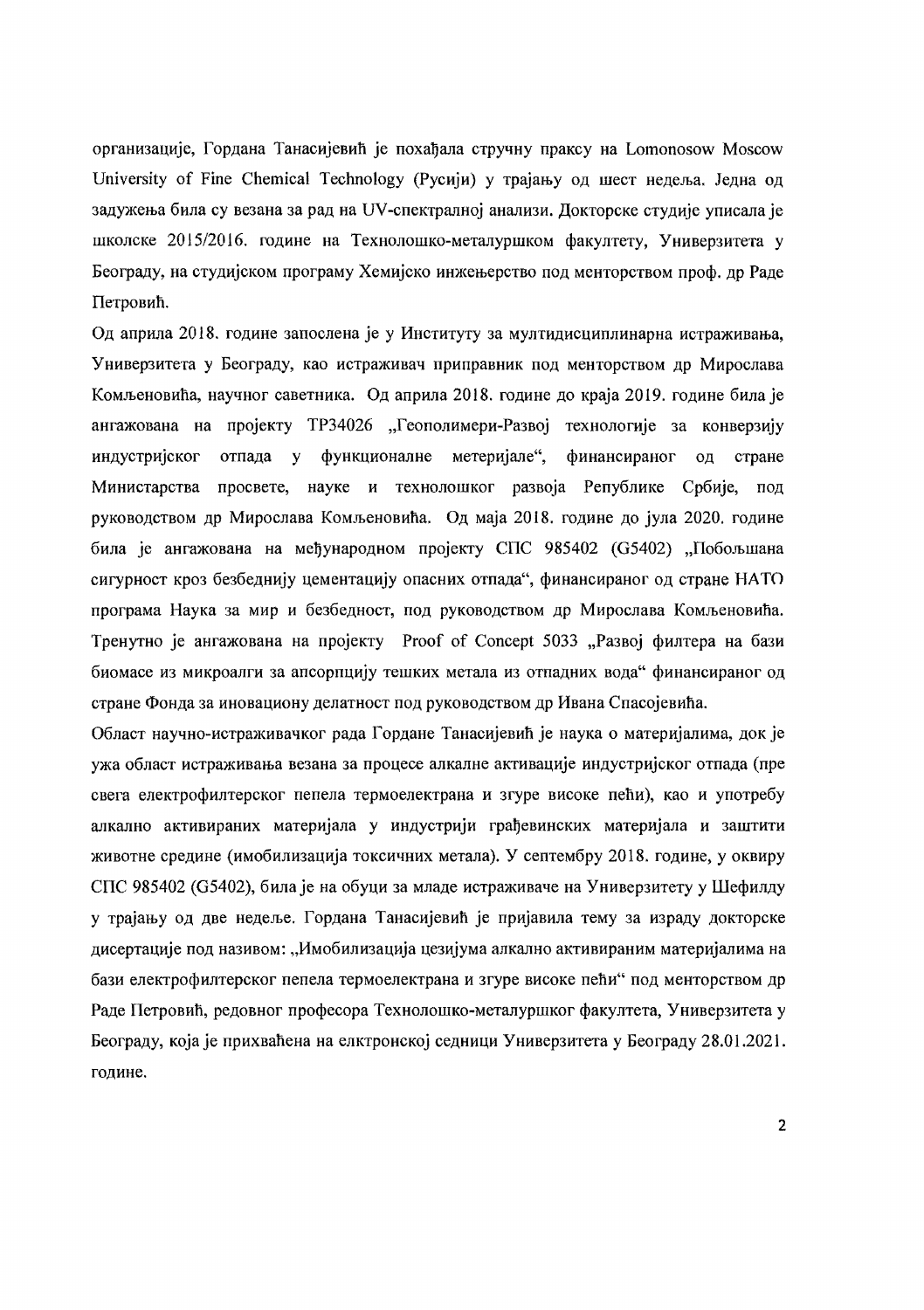Гордана Танасијевић је коаутор једног рада објављеног у међународном часопису изузетних вредности (M21a), једног саопштења штампаног у целини (M33), два саопштења штампана у изводу (М34) и једног техничког решења (М85).

### 2. БИБЛИОГРАФИЈА

#### Рад објављен у међународном часопису изузетних вредности (М21а):

1. Komljenović M., **Tanasijević G.**, Džunuzović N., Provis J.L.: *Immobilization of cesium with alkali-activated blast furnace slag,* - J. Hazard. Mater., Vol 388, 2020, pp. 121-765. IF  $(2019) = 9,038$ ; ISSN 0304-3894, https://doi.org/10.1016/j.jhazmat.2019.121765

### Радови саопштени на скупу међународног значаја штампани у целини (М33):

1. Ivanovic T., Komljenovic M., Dzunuzovic N., Nikolic V., Tanasijevic G.: *Improving mechanical characteristics of lightweight geopolymers through mechanical activation offly ash,* International Conference on Sustainable Materials, Systems and Structures (SMSS 2019),20-22. March, 2019., Rovinj, Croatia, p. 558-565. (ISBN: 978-1-5108-92941)

### Радови саопштени на скупу међународног значаја штампани у изводу (М34):

- 1. Tanasijević G., Ivanović T., Provis J.L., Komljenović M.: *Leaching resistance of alkaliactivated binder contaminated with cesium,* 15<sup>th</sup> International Congress on the Chemistry of Cement, 16-20 September 2019, Prague, Czech Republic, p. 293. (ISBN: 978-80-906541-4 3)
- 2. Rubinjoni L., Celikovic I., Tanasijcvic G., Komljenovic M., Loncar B.: *Radon exalation from fly-ash geopolymer mortar*, 6<sup>th</sup> International conference on electical, electronic and computing engineering - IcETRAN 2019, 3-6 Jun 2019., Srebrno jezero, Srbija, p.l083 (ISBN: 978-86-7466-785-9)

# Ново техничко решење у фази реализације, тестирано у овлашћеној институцији (M85):

1. Dzunuzovic N., Ivanovic T., Komljenovic M., Rsumovic M., Tanasijevic G.: *Tehnoloski postupak sinteze poroznih materijala na bazi a/kalno aktivirane smese (kompozita)*